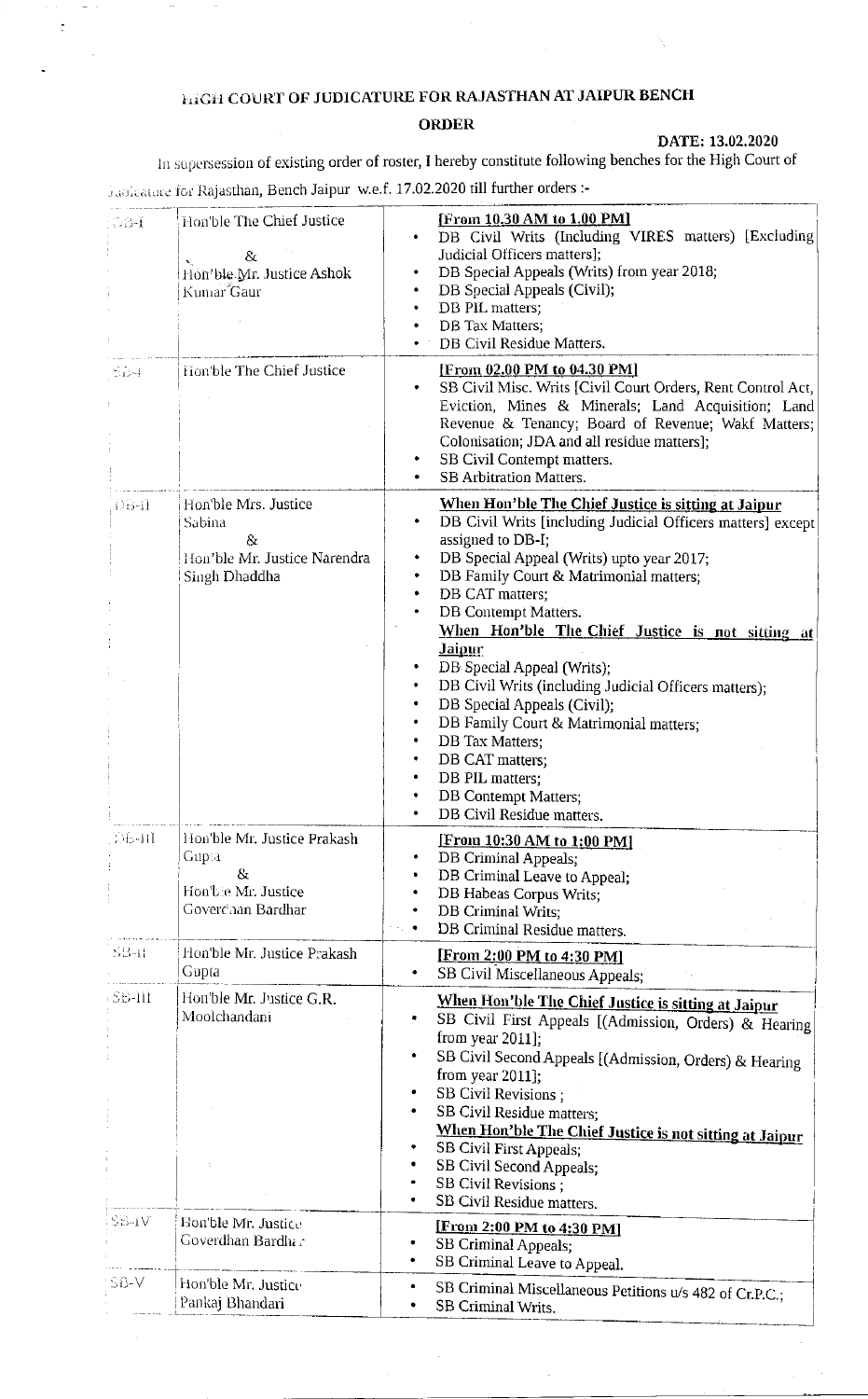| $Sc-V1$     | Hon'ble Mr. Justice S. P.<br>Sharma         | When Hon'ble The Chief Justice is sitting at Jaipur<br><b>SB Civil Service Writs;</b><br>Company matters.<br>When Hon'ble The Chief Justice is not sitting at Jaipur<br><b>SB Civil Service Writs;</b><br>Company matters;<br><b>SB Arbitration Matters.</b>                                                                                                                                                                                                                                                                                                                                                                                                                                                    |
|-------------|---------------------------------------------|-----------------------------------------------------------------------------------------------------------------------------------------------------------------------------------------------------------------------------------------------------------------------------------------------------------------------------------------------------------------------------------------------------------------------------------------------------------------------------------------------------------------------------------------------------------------------------------------------------------------------------------------------------------------------------------------------------------------|
| 1SB-VII     | Hon'ble Mr. Justice Ashok<br>Kumar Gaur     | When Hon'ble The Chief Justice is sitting at Jaipur<br>[From 02.00 PM to 04.30 PM]<br>SB Civil Misc. Writs [Transport matters; Election matters;<br>Academic & Admission matters; Panchayat Act; Electricity<br>matters; Muncipalties Act; UIT Act; Housing Board;<br>Agricultural Produce marketing Act; Indian Stamps Act];<br>SB Civil Sales Tax Revisions.<br>When Hon'ble The Chief Justice is not sitting at Jaipur<br>SB Civil Misc. Writs [Transport matters; Election matters;<br>٠<br>Academic & Admission matters; Panchayat Act; Electricity<br>matters; Muncipalties Act; UIT Act; Housing Board;<br>Agricultural Produce marketing Act; Indian Stamps Act];<br>SB Civil Sales Tax Revisions.<br>۰ |
| SB-VIII     | Hon'ble Mr. Justice Inderjeet<br>Singh      | SB Criminal Misc. Bails u/s 439 of Cr.P.C;<br>۰<br>SB Criminal Miscellaneous Bails u/s 438 of Cr.P.C.;<br>٠<br>SB Criminal Appeals u/s 14-A of SC & ST (POA) Act<br>$\bullet$<br>relalting to Bails.                                                                                                                                                                                                                                                                                                                                                                                                                                                                                                            |
| $S5 - 1X$   | Hon'ble Mr. Justice Abhay<br>Chaturvedi     | SB Criminal Revision;<br>$\bullet$<br>SB Criminal Residue Matters.<br>$\bullet$                                                                                                                                                                                                                                                                                                                                                                                                                                                                                                                                                                                                                                 |
| <b>SB-X</b> | Hon'ble Mr. Justice Mahendar<br>Kumar Goyal | When Hon'ble The Chief Justice is sitting at Jaipur<br>SB Civil First Appeal (Hearing upto year 2010);<br>SB Civil Second Appeal (Hearing upto year 2010);<br>When Hon'ble The Chief Justice is not sitting at Jaipur<br>SB Civil Misc. Writs [Civil Court Orders, Rent Control Act,<br>Eviction, Mines & Minerals; Land Acquisition; Land<br>Revenue & Tenancy; Board of Revenue; Wakf Matters;<br>Colonisation; JDA and all residue matters];<br>SB Civil Contempt matters.<br>٠                                                                                                                                                                                                                              |

**CHIEF JUSTICE**